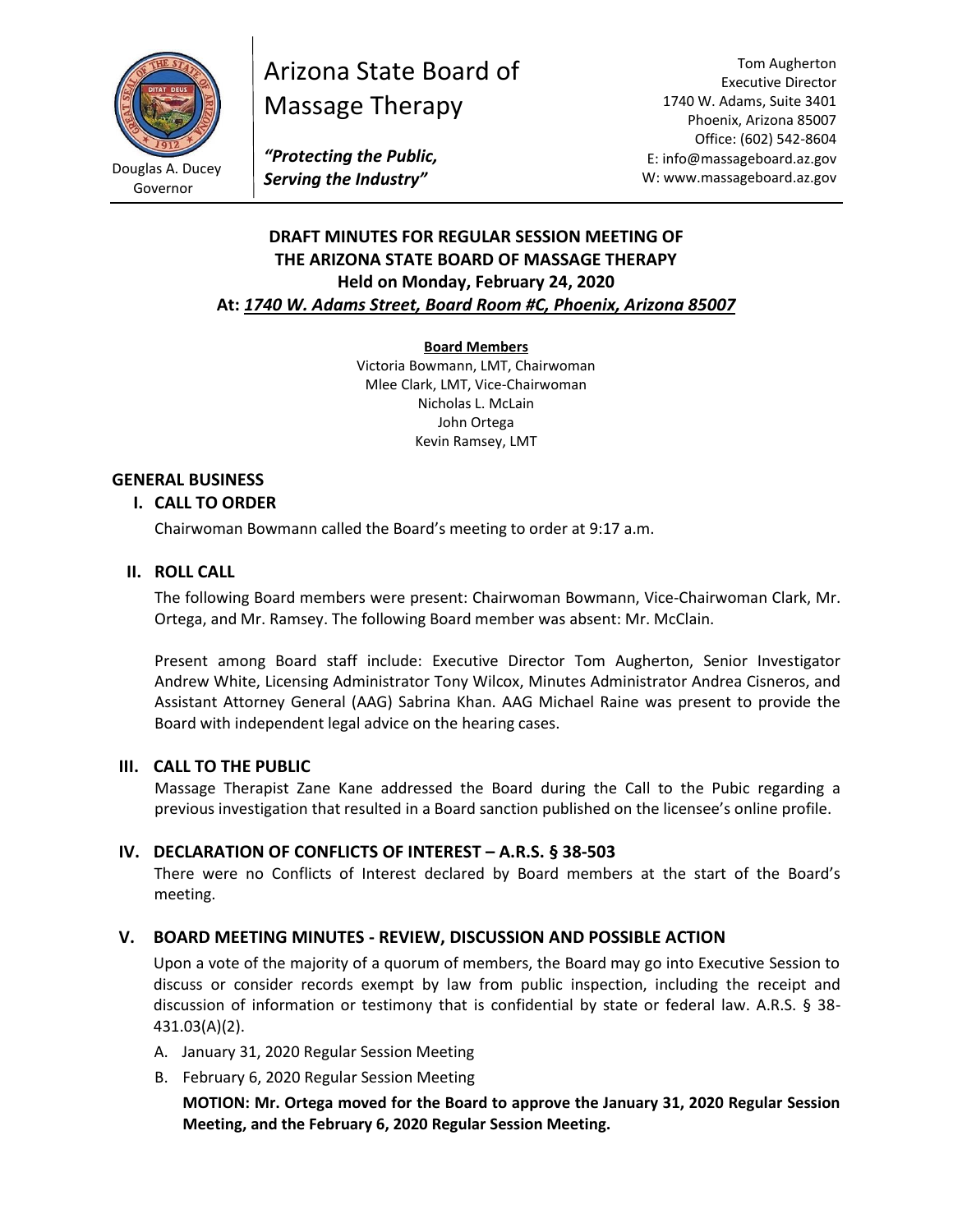**SECOND: Vice-Chairwoman Clark VOTE: The following Board members voted in favor of the motion: Chairwoman Bowmann, Vice-Chairwoman Clark, Mr. Ortega, and Mr. Ramsey. The following Board member was absent: Mr. McClain. VOTE: 4-yay, 0-nay, 0-abstain, 0-recuse, 1-absent. MOTION PASSED.**

- C. Executive Session Minutes, December 16,2019
- D. Executive Session Minutes, January 31, 2020
- E. Executive Session Minutes, February 6, 2020 at 4:25 p.m.
- F. Executive Session Minutes, February 6, 2020 at 4:37 p.m.

The Board tabled items C-F to the March 2020 meeting.

#### **VI. BOARD ELECTION OF OFFICERS**

A. Nomination and Election of Board Chair

**MOTION: Vice-Chairwoman Clark nominated Chairwoman Bowmann to continue as Board Chair.**

**SECOND: Mr. Ramsey** 

**VOTE: The following Board members voted in favor of the motion: Chairwoman Bowmann, Vice-Chairwoman Clark, Mr. Ortega, and Mr. Ramsey. The following Board member abstained: Chairwoman Bowmann. The following Board member was absent: Mr. McClain. VOTE: 3-yay, 0-nay, 1-abstain, 0-recuse, 1-absent. MOTION PASSED.**

B. Nomination and Election of Board Vice-Chair

**MOTION: Mr. Ramsey nominated Vice-Chairwoman Clark to continue as the Board Vice-Chair.** 

**SECOND: Chairwoman Bowmann** 

**VOTE: The following Board members voted in favor of the motion: Chairwoman Bowmann, Vice-Chairwoman Clark, Mr. Ortega, and Mr. Ramsey. The following Board member abstained: Vice-Chairwoman Clark. The following Board member was absent: Mr. McClain. VOTE: 3-yay, 0-nay, 1-abstain, 0-recuse, 1-absent. MOTION PASSED.**

# **VII. REVIEW, DISCUSSION, AND POSSIBLE ACTION OF THE BOARD'S 2019 FIVE-YEAR REGULATORY REVIEW OF ARIZONA ADMINISTRATIVE CODE (A.A.C.), TITLE 4, CHAPTER 15, ARTICLES 1-4 BEFORE THE GOVERNOR'S REGULATORY REVIEW COUNCIL (GRRC).**

- A. Presentation and Discussion by the Arizona Massage Board Task Force 2019 Five-Year Rule Committee Chair, Mara Concordia, Regarding the Board's 2019 Five-Year Regulatory Review Submission to GRRC and Possible Amendments.
- B. Presentation and Discussion of the Arizona Massage Therapy Association's Position, by Legal Counsel Greg Harris and Steve Moortel, Regarding the Board's 2019 Five-Year Regulatory Review.
- C. Board Review, Discussion, and Possible Action Regarding Proposed Amendments to A.A.C., Title 4, Chapter 15, Articles 1-4.

**MOTION: Chairwoman Bowmann moved for the Board to instruct its staff to formally respond to GRRC that the Board believes the 700 hours are imperative for good education**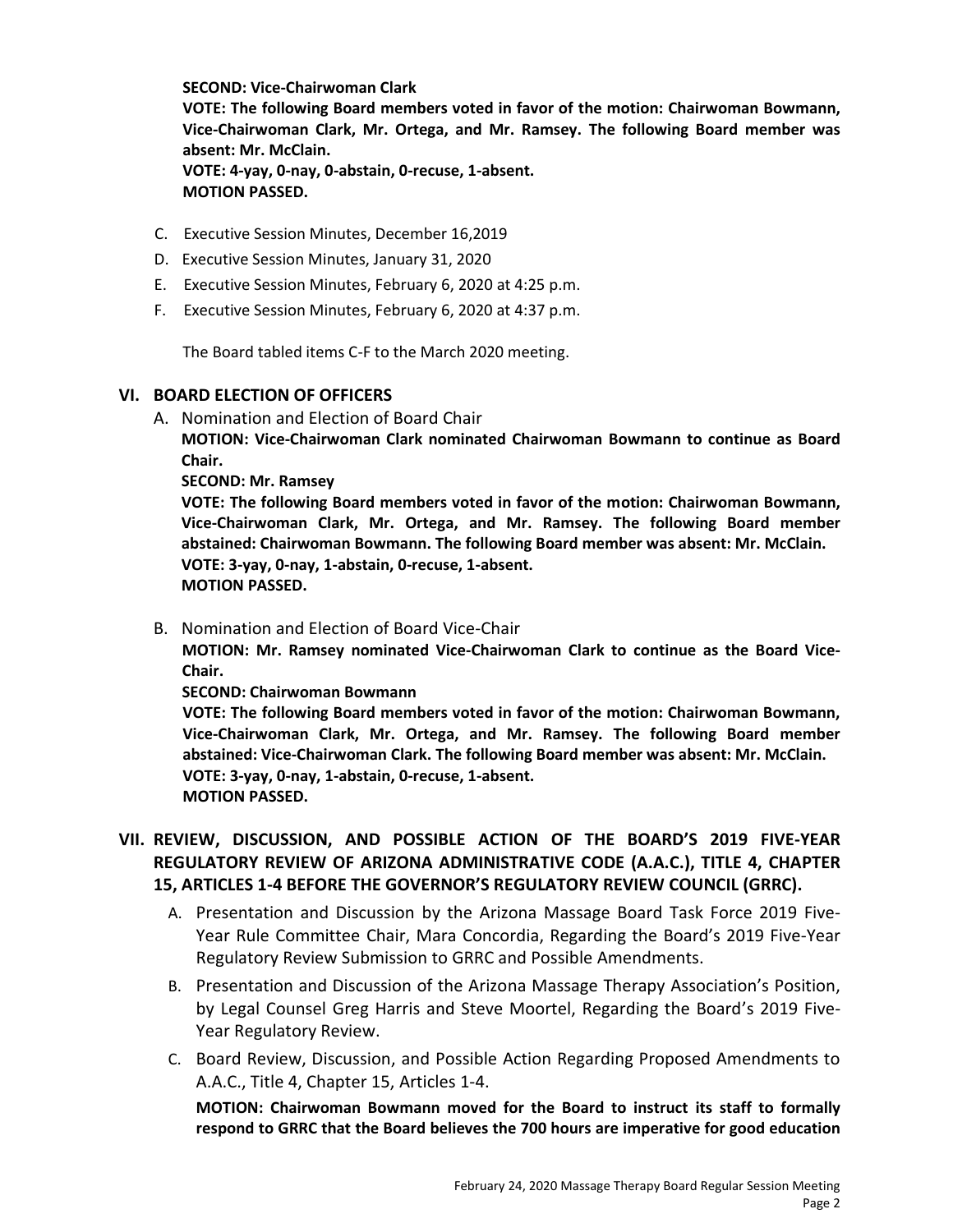**in the massage therapy profession, and that the Board believes that the ability to communicate in English is equally as important for the safety of the public.** 

**SECOND: Vice-Chairwoman Clark** 

**VOTE: The following Board members voted in favor of the motion: Chairwoman Bowmann, Vice-Chairwoman Clark, Mr. Ortega, and Mr. Ramsey. The following Board member was absent: Mr. McClain.** 

**VOTE: 4-yay, 0-nay, 0-abstain, 0-recuse, 1-absent. MOTION PASSED.**

## **VIII. EXECUTIVE DIRECTOR'S REPORT – REVIEW AND DISCUSSION**

Laura B. Embleton, National Government Relations Director, Associated Body Work & Massage Professionals; and, James Specker, National Government Relations Director, American Massage Therapy Association (AMTA), presented to the Board regarding current and proposed legislation impacting massage industry regulation.

## **IX. ITEMS FOR BOARD REVIEW, DISCUSSION AND POSSIBLE ACTION**

# **A. LICENSE DENIAL FORMAL HEARING(S) – REVIEW, DISCUSSION AND POSSIBLE ACTION PURSUANT TO A.R.S. § 32-4254**

(1)20-150; Jeffrey Denton

Mr. Denton was present during the Board's consideration of this matter. AAG Khan was present on behalf of the State. AAG Raine was present and available to the Board for independent legal advice. Investigator White was called on as a State's witness in this matter.

**MOTION: Mr. Ramsey moved for the Board to deny the license application in case number 20-150 regarding Jeffrey Denton.** 

## **SECOND: Vice-Chairwoman Clark**

**VOTE: The following Board members voted in favor of the motion: Chairwoman Bowmann, Vice-Chairwoman Clark, Mr. Ortega, and Mr. Ramsey. The following Board member was absent: Mr. McClain.** 

**VOTE: 4-yay, 0-nay, 0-abstain, 0-recuse, 1-absent. MOTION PASSED.**

## (2)20-151; Olga Gasca

Ms. Gasca was present during the Board's consideration of this matter. AAG Khan was present on behalf of the State. AAG Khan was present on behalf of the State. AAG Raine was present and available to the Board for independent legal advice. Investigator White was called on as a State's witness.

**MOTION: Chairwoman Bowmann moved for the Board to enter into Executive Session to obtain legal advice pursuant to A.R.S. § 38-431.03(A)(3).** 

#### **SECOND: Mr. Ortega**

**VOTE: The following Board members voted in favor of the motion: Chairwoman Bowmann, Vice-Chairwoman Clark, Mr. Ortega, and Mr. Ramsey. The following Board member was absent: Mr. McClain.** 

**VOTE: 4-yay, 0-nay, 0-abstain, 0-recuse, 1-absent. MOTION PASSED.**

The Board entered into Executive Session at 11:26 a.m.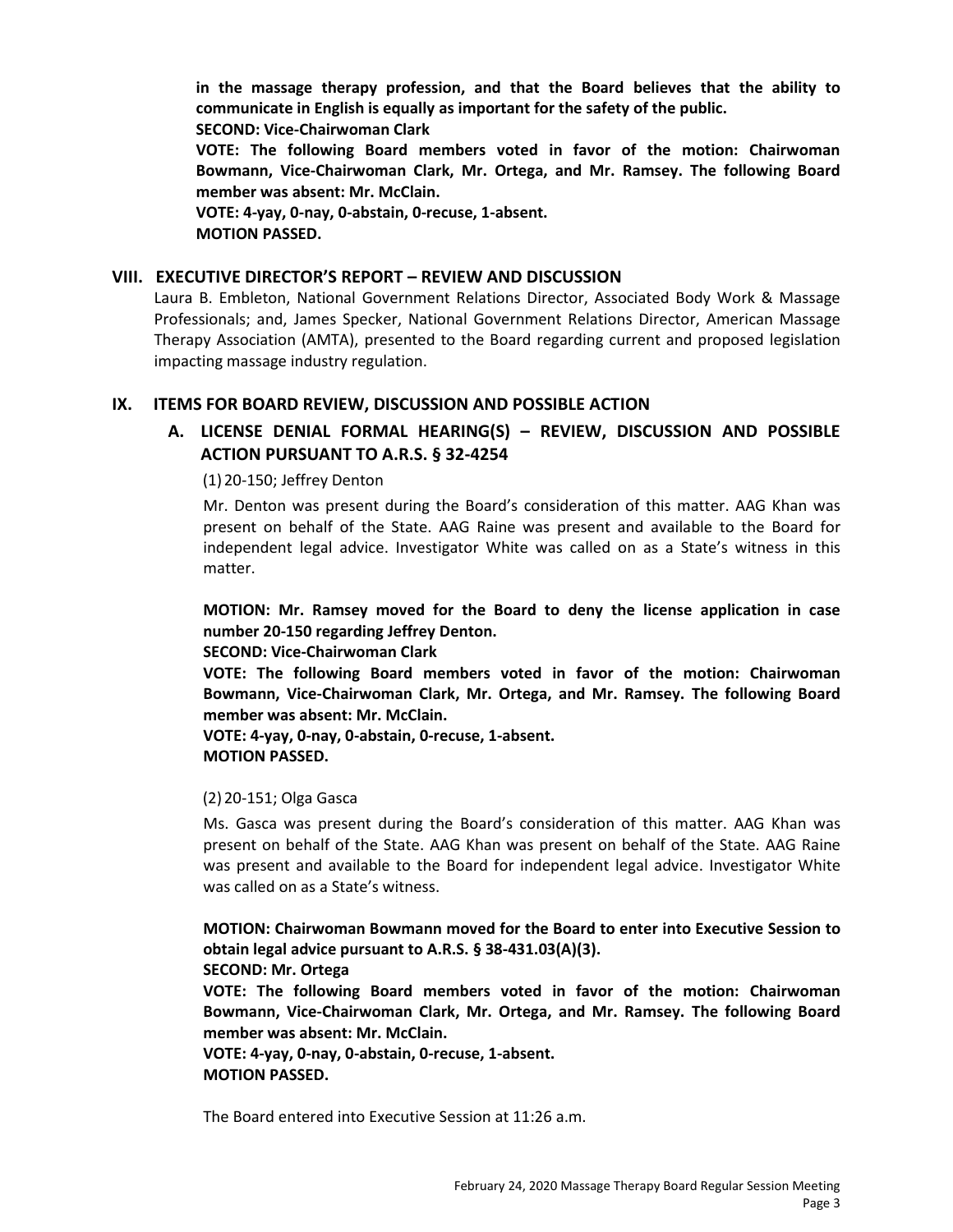The Board returned to Open Session at 11:39 a.m. No legal action was taken by the Board during Executive Session.

**MOTION: Mr. Ortega moved for the Board to offer a Consent Agreement for Probationary Licensure, effective until February 10, 2021. If the applicant does not sign the Consent Agreement within ten days, the license shall be denied based on A.R.S. §§ 32-4222(A)(7) and 32-4253(A)(4).** 

**SECOND: Chairwoman Bowmann**

**VOTE: The following Board members voted in favor of the motion: Chairwoman Bowmann, Vice-Chairwoman Clark, Mr. Ortega, and Mr. Ramsey. The following Board member was absent: Mr. McClain.** 

**VOTE: 4-yay, 0-nay, 0-abstain, 0-recuse, 1-absent. MOTION PASSED.**

## (3) 20-152; Jie Li

Ms. Li participated telephonically during the Board's consideration of this matter. AAG Khan was present on behalf of the State. AAG Raine was present and available to the Board for independent legal advice. Investigator White was called on as a State's witness.

**MOTION: Vice-Chairwoman Clark moved for the Board to deny the license based upon A.R.S. § 32-4222(A)(10).** 

**SECOND: Mr. Ortega** 

**VOTE: The following Board members voted in favor of the motion: Chairwoman Bowmann, Vice-Chairwoman Clark, Mr. Ortega, and Mr. Ramsey. The following Board member was absent: Mr. McClain.** 

**VOTE: 4-yay, 0-nay, 0-abstain, 0-recuse, 1-absent. MOTION PASSED.**

#### **B. REQUEST FOR PROBATION TERMINATION**

(1) 19-163; Gabriel Houseal, Lic. #MT-19171.

Mr. Houseal was present during the Board's consideration of this matter.

**MOTION: Vice-Chairwoman Clark moved for the Board to grant the request for Probation Termination.** 

#### **SECOND: Mr. Ortega**

**VOTE: The following Board members voted in favor of the motion: Chairwoman Bowmann, Vice-Chairwoman Clark, Mr. Ortega, and Mr. Ramsey. The following Board member was absent: Mr. McClain.**

**VOTE: 4-yay, 0-nay, 0-abstain, 0-recuse, 1-absent. MOTION PASSED.**

## **C. INVESTIGATION REVIEW FILES – REVIEW, DISCUSSION AND POSSIBLE ACTION**

(1) 20-138; Joseph Anthony Higgins, Lic. #MT-24304.

The Board tabled this matter for a future agenda, and instructed staff to further investigate the case to determine whether the licensee is currently incarcerated.

(2) 20-140; Samuel Ramon Cartes, Lic. #MT-18590.

Mr. Cartes was present during the Board's consideration of this matter. Complainant LB was also present.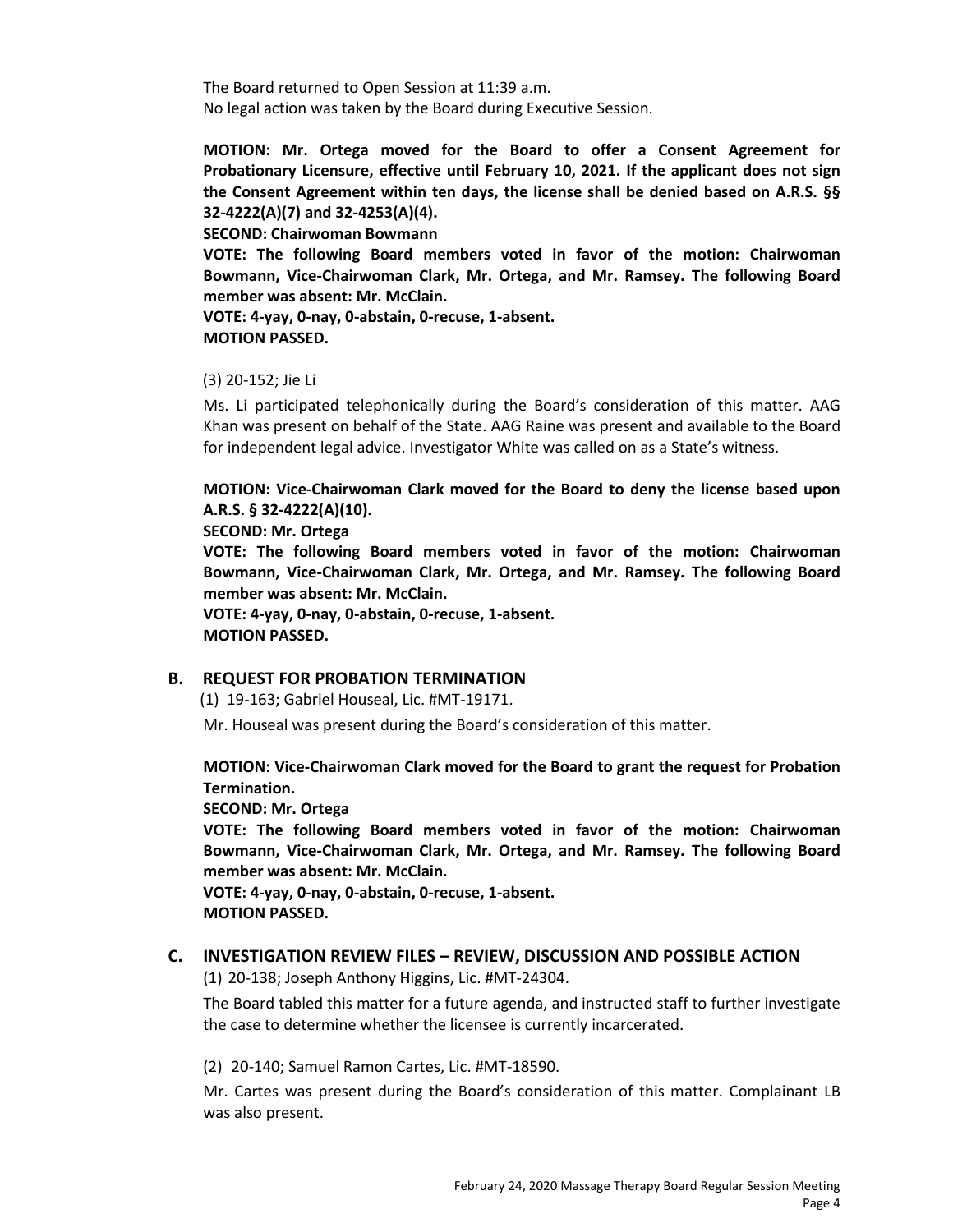**MOTION: Vice-Chairwoman Clark moved for the Board to continue the investigative review file for Board staff to obtain further information including the additional soap notes from previous therapy sessions and the police report.** 

**SECOND: Mr. Ramsey** 

**VOTE: The following Board members voted in favor of the motion: Chairwoman Bowmann, Vice-Chairwoman Clark, Mr. Ortega, and Mr. Ramsey. The following Board member was absent: Mr. McClain.** 

**VOTE: 4-yay, 0-nay, 0-abstain, 0-recuse, 1-absent. MOTION PASSED.**

(3) 21-141; Dulce Krisna Villaescusa, Lic. #MT-23625.

Ms. Villaescusa was present with Attorney Ramiro Flores during the Board's consideration of this matter.

**MOTION: Chairwoman Bowmann moved for dismissal. SECOND: Vice-Chairwoman Clark** 

**VOTE: The following Board members voted in favor of the motion: Chairwoman Bowmann, Vice-Chairwoman Clark, Mr. Ortega, and Mr. Ramsey. The following Board member was absent: Mr. McClain.** 

**VOTE: 4-yay, 0-nay, 0-abstain, 0-recuse, 1-absent. MOTION PASSED.**

(4) 20-143; Jack Gerald Rogerson, Lic. #MT-01531.

The Board considered this matter in conjunction with case number 20-125.

**MOTION: Chairwoman Bowmann moved for the Board to consolidate cases 20-143 and 20-125, and to refer the matters to Formal Hearing.**

**SECOND: Mr. Ortega** 

**VOTE: The following Board members voted in favor of the motion: Chairwoman Bowmann, Vice-Chairwoman Clark, Mr. Ortega, and Mr. Ramsey. The following Board member was absent: Mr. McClain.** 

**VOTE: 4-yay, 0-nay, 0-abstain, 0-recuse, 1-absent. MOTION PASSED.**

# **D. REVIEW, DISCUSSION, AND POSSIBLE ACTION REGARDING CONTINUING THE FORMAL INTERVIEW IN CASE NO. 20-125 AND POSSIBLE CONSOLIDATION WITH CASE NO. 20-143.**

(1) Jack Rogerson Lic. #MT-01531

The Board considered this matter in conjunction with case number 20-143 and voted to consolidate the cases and refer to Formal Hearing.

#### **E. APPLICATION REVIEW**

(1) Yoha Wan Heo

**MOTION: Vice-Chairwoman Clark moved for the Board to approve the license.** 

#### **SECOND: Chairwoman Bowmann**

**VOTE: The following Board members voted in favor of the motion: Chairwoman Bowmann, Vice-Chairwoman Clark, Mr. Ortega, and Mr. Ramsey. The following Board member was absent: Mr. McClain.**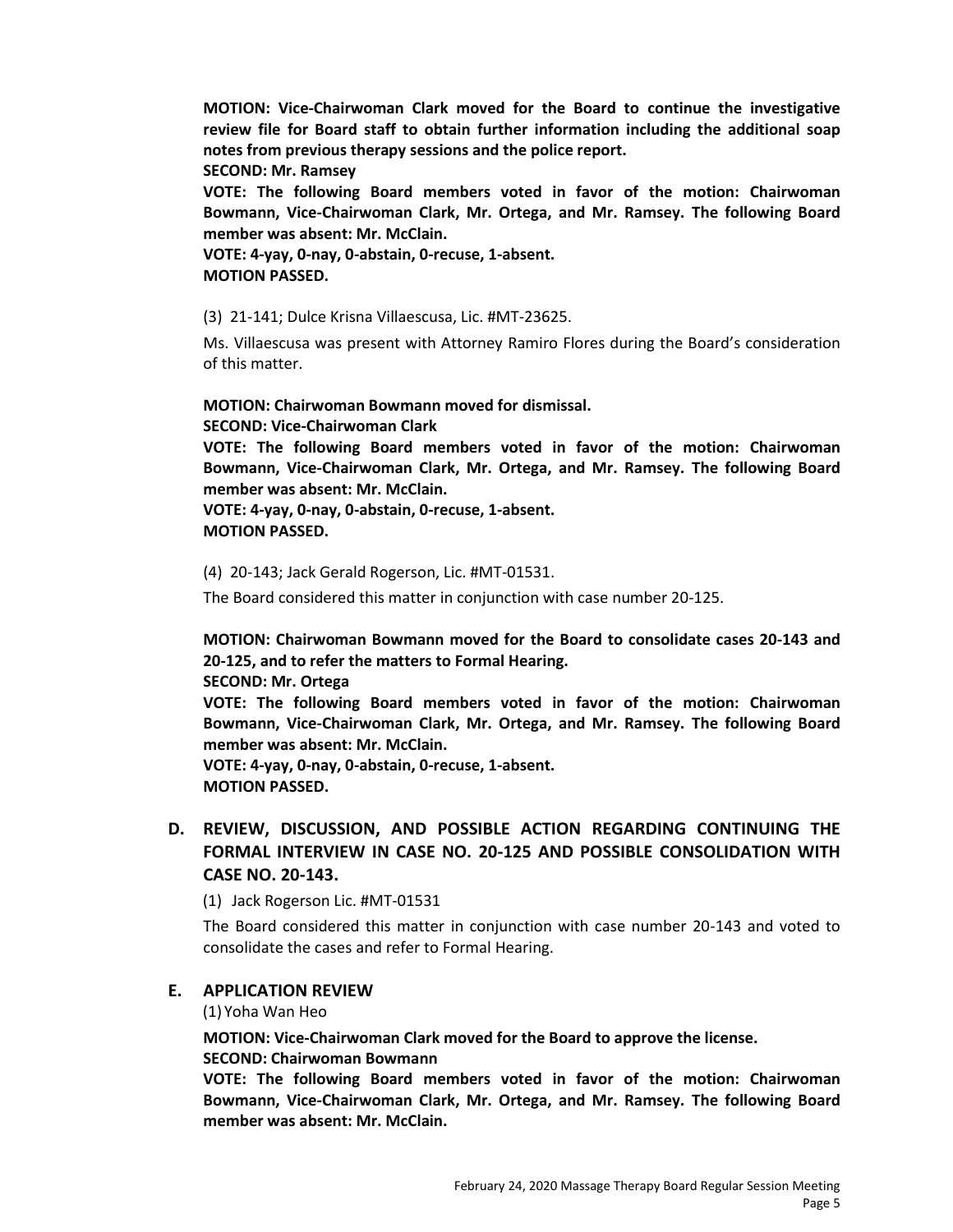**VOTE: 4-yay, 0-nay, 0-abstain, 0-recuse, 1-absent. MOTION PASSED.**

(2)Xiaoyan Ma

**MOTION: Chairwoman Bowmann moved for the Board to deny the license based on the applicant residing in a place for the purpose of prostitution and pleading guilty to the charge.** 

**SECOND: Mr. Ortega** 

**VOTE: The following Board members voted in favor of the motion: Chairwoman Bowmann, Vice-Chairwoman Clark, Mr. Ortega, and Mr. Ramsey. The following Board member was absent: Mr. McClain.** 

**VOTE: 4-yay, 0-nay, 0-abstain, 0-recuse, 1-absent. MOTION PASSED.**

## **X. LICENSEE PHOTO IDENTIFICATION CARDS – REVIEW AND DISCUSSION**

A. Presentation by company representatives Ms. Denise Daly and Mr. Tim Orscheid of Colorid Solutions, on approved State Contract Vendor contract for Photo ID Licensing Cards, (*via teleconference call*).

## **XI. SUMMARY OF CURRENT EVENTS**

*By law, the Summary of Current Events is limited to summarizing recent occurrences pertaining*  to the field of Massage Therapy. The Board cannot propose, discuss, deliberate or take legal *action on any matter under this Agenda Item unless it is properly noticed for legal action.* 

## **XII. ITEMS FOR FUTURE MASSAGE BOARD AGENDAS – DISCUSSION AND POSSIBLE ACTION**

Chairwoman Bowmann requested the staff agendize for a future meeting a discussion topic regarding the use of CBD as an acceptable oil for use on massage therapy clients.

## **XIII. NEXT ARIZONA MASSAGE BOARD MEETING DATE**

Monday, March 30, 2020 at 9:30 a.m. At: The Arizona State Boards & Commission Building 1740 W. Adams, Phoenix, Arizona 85007, Hearing Room C